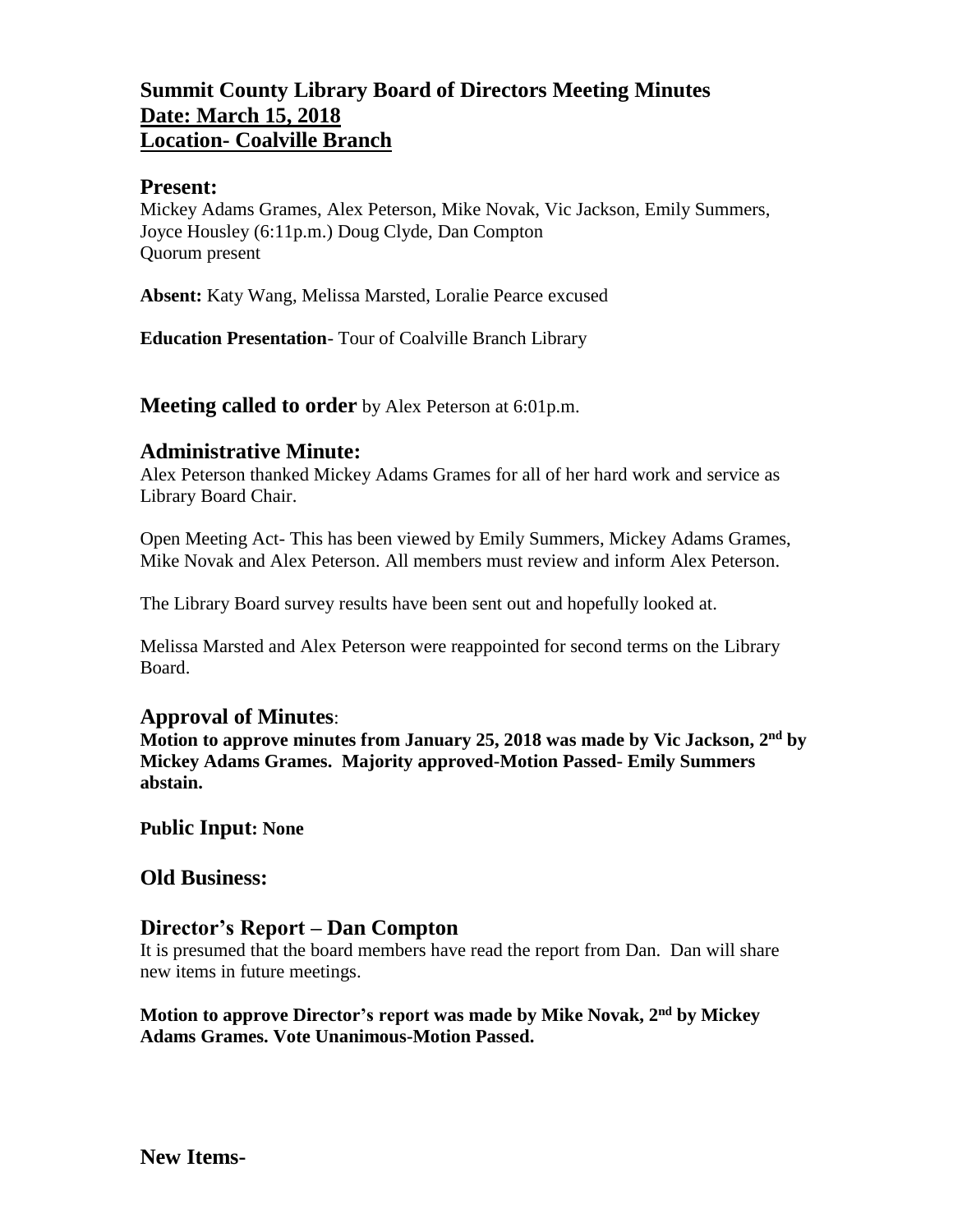Salt Lake City Public Library has gone fine free- Dan is working with Park City library to schedule an educational meeting on learning more about going fine free. This meeting may be held by the end of April.

Henefer Locker System- Henefer Town Council has a space to donate for the locker system if the grant is received. The \$30,000.00 LSTA Grant must be applied for by the end of March and recipients will be notified by the end of April. The locker system is a stand-alone RFID self-checkout system that would be placed in Henefer for easier patron access.

## **Committee Orientation**

Committees will be required to meet in ways that are most convenient for members to discuss relevant items in between board meetings. At each board meeting, the committee chair will give a summary of what the committee has discussed, decided and what they will need from the entire library board. This will streamline decisions to be made and approved at board meetings.

Governance and Education Committee- Joyce Housley (Chair), Mickey Adams Grames, Mike Novak and Alex Peterson will discuss SLC Public Library going fine free and the Student Bookmobile application policy before the next meeting.

Strategic Planning and Marketing Committee- Emily Summers (Chair), Loralie Pearce, Melissa Marsted and Alex Peterson with Mickey Adams Grames participating for a time, will review all plans and changes in the Strategic Plan before the next meeting.

Building and Facilities Committee- Mike Novak (Chair), Vic Jackson, Katy Wang and Alex Peterson will discuss and work on all things that come up regarding Kamas opening celebration, the policy for Kamas 3D printer and Kamas Art Policy before the next meeting.

Alex Peterson as Board Chair will work to make sure that all committees are functioning and attended properly. Individual committee meetings are just as important as board meetings. Participation and attendance will be just as important in these meetings as the board meetings.

### **New Business**

All new business for future meetings will have been discussed in committees between board meetings and introduced to board by committee chair for discussion.

## **Miscellaneous and Open Floor**

If any help is needed in between meetings, please talk to Alex Peterson.

Dan will work on getting a facilities report from Tom Fischer and an updated list of educational topics to Mike Novak.

# **Adjournment**